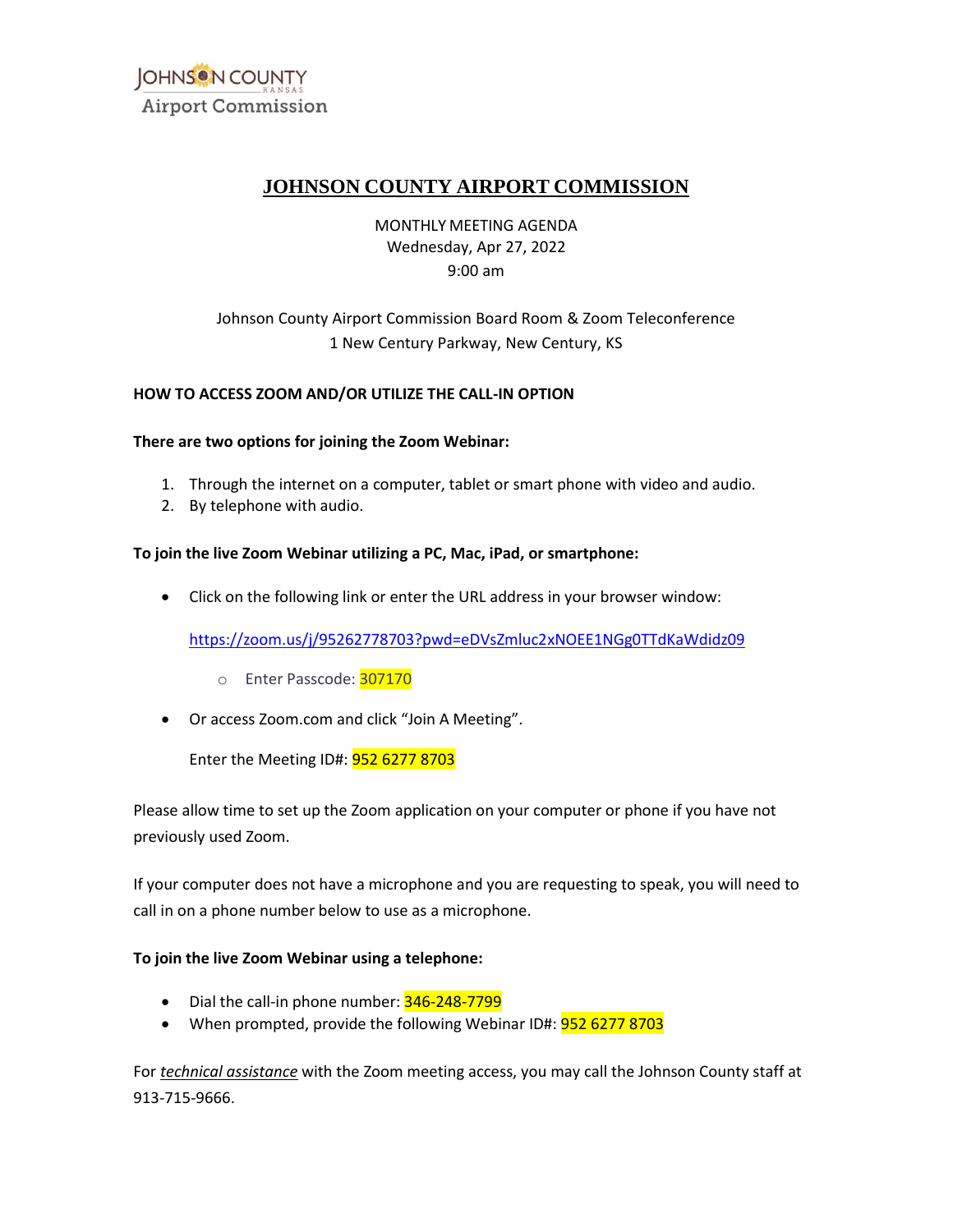## **PUBLIC PARTICIPATION AT THE APRIL 27, 2022 JCAC MEETING**

 ALL PUBLIC COMMENTS MADE VIA ZOOM WILL NEED TO PRE-REGISTER EITHER VIA EMAIL OR BY PHONE NO LATER THAN NOON TUESDAY APRIL 26, 2022. ALL IN-PERSON COMMENTS WILL USE THE SIGN UP SHEET LOCATED AT THE MEETING ENTRANCE PRIOR TO THE START OF THE MEETING.

## **HOW TO PROVIDE PUBLIC COMMENTS**

### For comments regarding a *Public Hearing* Item:

- • Written comments regarding an application may be submitted to the Planning Department using email to *Planner@jocogov.org;* which must be received no later than 5 pm CDT, Apr 25, 2022. Please include your name, mailing address, and the application you desire to comment upon. If received by the above deadline, all comments will be made part of the record and shared with the Airport Commission.
- • To participate live in the meeting via Zoom Webinar, email the Planning Department at [Planner@jocogov.org](mailto:Planner@jocogov.org) with your name, mailing address, and the application you desire to comment upon, no later than 5 pm CDT, Apr 25, 2022. The details and instructions for joining the meeting and a link for the Webinar will be emailed to those who have signed up to speak. If you do not have email, details and instructions will be provided via telephone.
- • If you are unable to notify the Planning Department by email prior to the meeting, then during the meeting, but immediately prior to the start of the application you desire to comment upon, you will need to use the "Raise Hand" function in the Zoom app to notify the Moderator of your desire to speak. To activate this function, click "Raise Hand" in the Webinar Controls at the bottom of the screen. By phone, you may raise your hand by dialing \*9. Please do not utilize the raise your hand function until the start of the application you desire to comment upon.
- • For those who do not have access to the internet, and therefore cannot participate by via the web, please see the call-in option set forth in this agenda or attend the meeting in person. Those who desire to speak in person will need to raise their hand during the application's public comment section.
- • Following the staff and applicant presentations on the application, the Moderator will call on individuals who have signed up to speak or raised their hand in the order received for by the name or address. When you start to speak, please identify yourself by your name and address. You will have 3 minutes in which to speak, unless the Chair of the Airport Commission designates a different time period in order to accommodate all the speakers the respective application. When it is your time to speak, the Moderator will recognize you desiring to speak during the meeting.

## For all other public comments:

- Public comments made in person will need to provide their name and address on the signup sheet prior to the start of the meeting.
- • Public online "live" comments will be accepted only for those who have pre-registered. Individuals wishing to speak online may register by sending their full name, business name (if applicable), physical address, and agenda item/topic being addressed to [chrissy.hails@jocogov.org.](mailto:chrissy.hails@jocogov.org) Registration closes at 12:00 pm CDT on Tuesday Apr 26, 2022. You will receive an email confirmation by 5:00 pm on Tuesday Apr 26, 2022 that includes instructions on speaking during the meeting.
- • If you would like to make a written public comment for the meeting, please send your comments along with your full name, business name (if applicable), and physical address to [Chrissy.hails@jocogov.org](mailto:Chrissy.hails@jocogov.org) no later than 5:00 pm CDT on Monday Apr 25, 2022. If email is